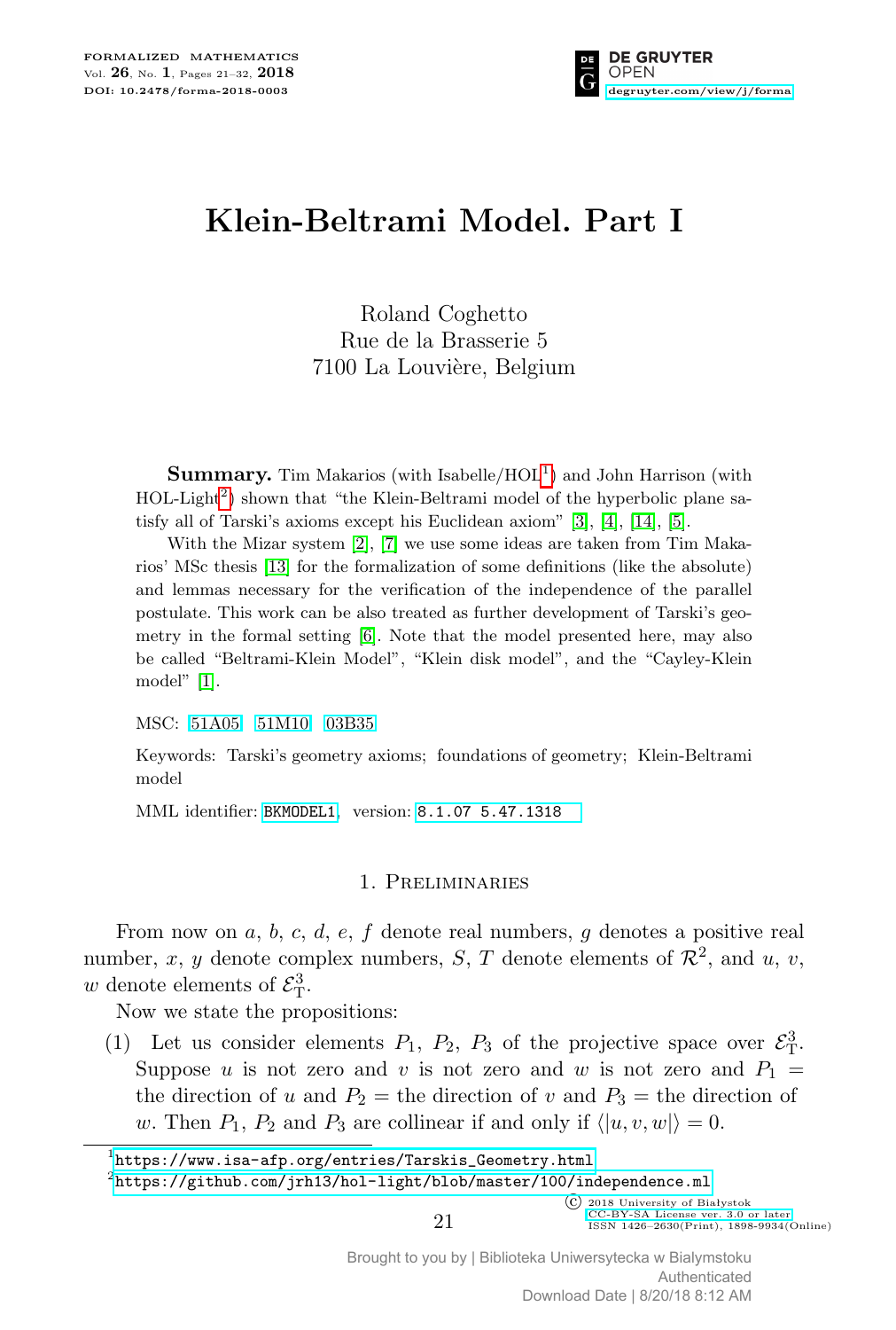- (2) If  $(a \neq 0 \text{ or } b \neq 0)$  and  $a \cdot d = b \cdot c$ , then there exists *e* such that  $c = e \cdot a$ and  $d = e \cdot b$ .
- (3) If  $a^2 + b^2 = 1$  and  $(c \cdot a)^2 + (c \cdot b)^2 = 1$ , then  $c = 1$  or  $c = -1$ .
- (4)  $a \cdot u + (-a) \cdot u = 0_{\mathcal{E}_{\mathrm{T}}^3}$ .
- (5) If  $0 \le a$  and  $c < 0$  and  $\Delta(a, b, c) = 0$ , then  $a = 0$ . Proof:  $0 \leqslant b^2$ .  $\square$
- (6)  $\sum ({}^{2}(T S)) = \sum ({}^{2}(S T)).$
- (7) If  $a^2 + b^2 = 1$  and  $c^2 + d^2 = 1$  and  $c \cdot a + d \cdot b = 1$ , then  $b \cdot c = a \cdot d$ .
- (8) If  $a^2 + b^2 = 1$  and  $a = 0$ , then  $b = 1$  or  $b = -1$ .

$$
(9) \quad 0 \leqslant a^2.
$$

- (10) If  $(a \cdot b)^2 + b^2 = 1$ , then  $b = \frac{1}{\sqrt{1}}$  $\frac{1}{1+a^2}$  or  $b = \frac{-1}{\sqrt{1+a^2}}$ .
- (11) If  $a \neq 0$  and  $b^2 = 1 + a \cdot a$ , then  $a \cdot \frac{1}{b}$  $\frac{1}{b} \cdot a \cdot \frac{-1}{b} + \frac{1}{b}$  $\frac{1}{b} \cdot \frac{-1}{b} = -1.$ PROOF:  $b \neq 0$ .  $\square$

(12) 
$$
a^2 \cdot \frac{1}{b^2} = (\frac{a}{b})^2
$$
.

- (13)  $a^2 + b^2 = 1$  if and only if  $[a, b] \in \text{circle}(0, 0, 1)$ .
- (14)  $a^2 + b^2 = g^2$  if and only if  $[a, b] \in \text{circle}(0, 0, g)$ .
- (15) If  $a \neq 0$  and  $-1 < a < 1$  and  $b = \frac{2+\sqrt{\Delta(a \cdot a, -2, 1)}}{2 \cdot a \cdot a}$  $\frac{2(a \cdot a, -2, 1)}{2 \cdot a \cdot a}$ , then  $(1 + a \cdot a) \cdot b \cdot b 2 \cdot b + 1 - b \cdot b = 0.$ PROOF:  $0 \leqslant 1 - a^2$ .  $\Delta(a \cdot a, -2, 1) \geqslant 0$ .  $\Box$
- (16) Suppose  $a^2 + b^2 = 1$  and  $-1 < c < 1$ . Then there exists *d* and there exists *e* and there exists *f* such that  $e = d \cdot c \cdot a + (1 - d) \cdot (-b)$  and  $f = d \cdot c \cdot b + (1 - d) \cdot a$  and  $e^2 + f^2 = d^2$ .
- (17) If  $a^2 + b^2 < 1$  and  $c^2 + d^2 = 1$ , then  $\left(\frac{a+c}{2}\right)^2 + \left(\frac{b+d}{2}\right)^2 < 1$ .
- $(18)$  If  $|S|^2 \le 1$ , then  $0 \le \Delta(\sum (^2(T S)), b, \sum (^2S) 1)$ .
- (19) If  $a^2 + b^2$  is negative, then  $a = 0$  and  $b = 0$ .
- (20) If  $u = [a, b, 1]$  and  $v = [c, d, 1]$  and  $w = \left[\frac{a+c}{2}, \frac{b+d}{2}\right]$  $\frac{+d}{2}$ , 1], then  $\langle |u, v, w| \rangle = 0$ .
- $(21)$  (i)  $a \cdot |(u, v)| = |(a \cdot u, v)|$ , and

(ii) 
$$
a \cdot |(u, v)| = |(u, a \cdot v)|
$$
.

In the sequel *a*, *b*, *c* denote elements of  $\mathbb{R}_{\text{F}}$  and *M*, *N* denote square matrices over  $\mathbb{R}_{\mathrm{F}}$  of dimension 3.

Now we state the propositions:

- (22) If  $M = \text{symmetric3}(0, 0, 0, 0, 0, 0)$ , then Det  $M = 0_{\mathbb{R}_{\text{F}}}$ .
- (23) Suppose  $N = \langle \langle a, 0, 0 \rangle, \langle 0, b, 0 \rangle, \langle 0, 0, c \rangle \rangle$ . Then
	- (i)  $M^{\mathrm{T}} \cdot (N \cdot M)_{1,1} = a \cdot (M_{1,1}) \cdot (M_{1,1}) + b \cdot (M_{2,1}) \cdot (M_{2,1}) + c \cdot (M_{3,1}) \cdot (M_{3,1}),$ and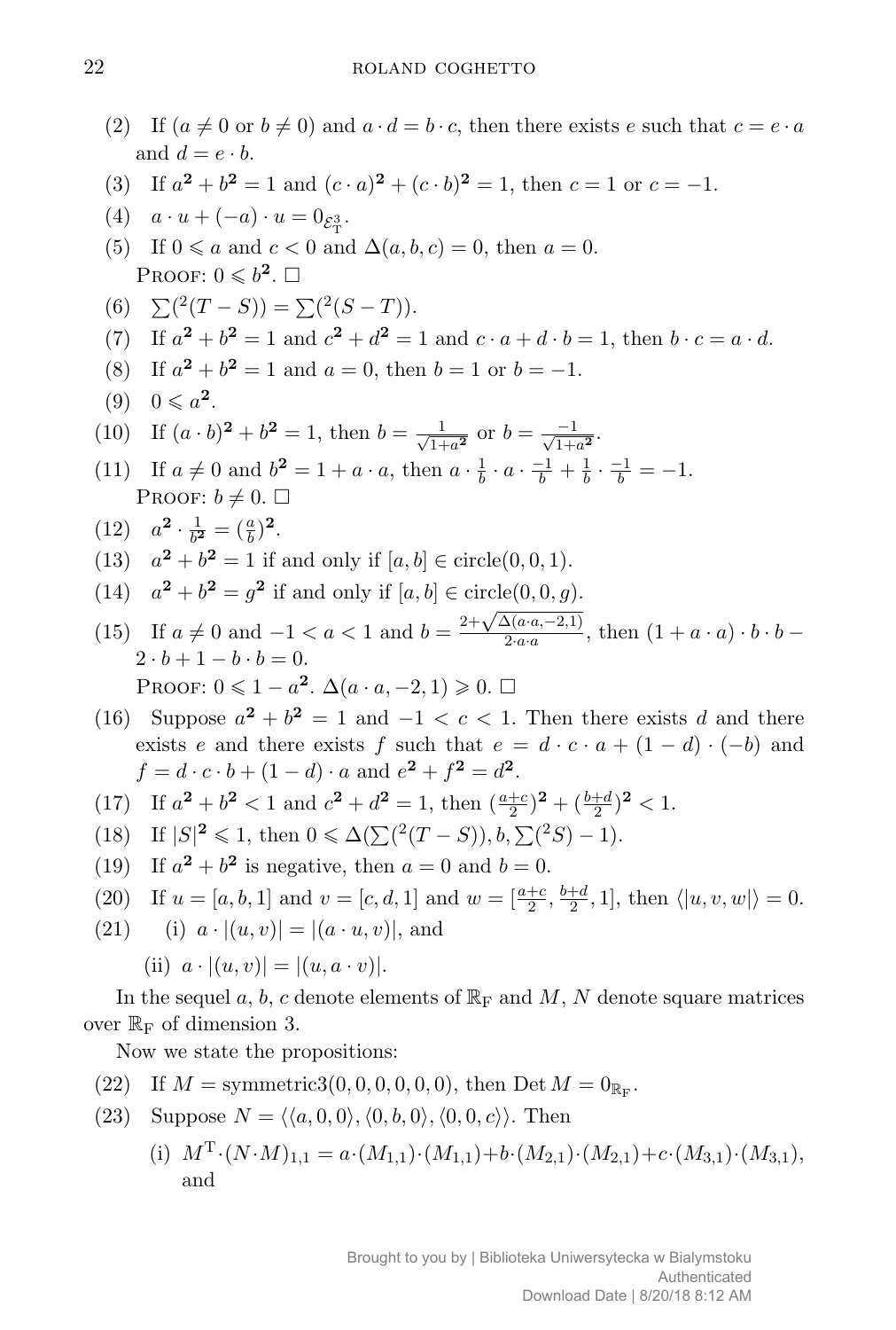- (ii)  $M^{\mathrm{T}} \cdot (N \cdot M)_{1,2} = a \cdot (M_{1,1}) \cdot (M_{1,2}) + b \cdot (M_{2,1}) \cdot (M_{2,2}) + c \cdot (M_{3,1}) \cdot (M_{3,2}),$ and
- (iii)  $M^{\mathrm{T}} \cdot (N \cdot M)_{1,3} = a \cdot (M_{1,1}) \cdot (M_{1,3}) + b \cdot (M_{2,1}) \cdot (M_{2,3}) + c \cdot (M_{3,1}) \cdot (M_{3,3}),$ and
- (iv)  $M^{\mathrm{T}} \cdot (N \cdot M)_{2,1} = a \cdot (M_{1,2}) \cdot (M_{1,1}) + b \cdot (M_{2,2}) \cdot (M_{2,1}) + c \cdot (M_{3,2}) \cdot (M_{3,1}),$ and
- (v)  $M^{\mathrm{T}} \cdot (N \cdot M)_{2,2} = a \cdot (M_{1,2}) \cdot (M_{1,2}) + b \cdot (M_{2,2}) \cdot (M_{2,2}) + c \cdot (M_{3,2}) \cdot (M_{3,2}),$ and
- (vi)  $M^{\mathrm{T}} \cdot (N \cdot M)_{2,3} = a \cdot (M_{1,2}) \cdot (M_{1,3}) + b \cdot (M_{2,2}) \cdot (M_{2,3}) + c \cdot (M_{3,2}) \cdot (M_{3,3}),$ and
- (vii)  $M^{\mathrm{T}} \cdot (N \cdot M)_{3,1} = a \cdot (M_{1,3}) \cdot (M_{1,1}) + b \cdot (M_{2,3}) \cdot (M_{2,1}) + c \cdot (M_{3,3}) \cdot (M_{3,1}),$ and
- (viii)  $M^{\mathrm{T}} \cdot (N \cdot M)_{3,2} = a \cdot (M_{1,3}) \cdot (M_{1,2}) + b \cdot (M_{2,3}) \cdot (M_{2,2}) + c \cdot (M_{3,3}) \cdot (M_{3,2}),$ and

(ix) 
$$
M^{\mathrm{T}} \cdot (N \cdot M)_{3,3} = a \cdot (M_{1,3}) \cdot (M_{1,3}) + b \cdot (M_{2,3}) \cdot (M_{2,3}) + c \cdot (M_{3,3}) \cdot (M_{3,3}).
$$

(24) Let us consider natural numbers  $m$ ,  $n$ , a square matrix  $M$  over  $\mathbb{R}_{\text{F}}$  of dimension *m*, and a matrix *N* over  $\mathbb{R}_{\text{F}}$  of dimension  $m \times n$ . Suppose  $m > 0$ . Then  $M \cdot N$  is a matrix over  $\mathbb{R}_{\text{F}}$  of dimension  $m \times n$ .

In the sequel *D* denotes a non empty set,  $d_1$ ,  $d_2$ ,  $d_3$  denote elements of *D*, *A* denotes a matrix over *D* of dimension 1*×*3, and *B* denotes a matrix over *D* of dimension 3*×*1.

Now we state the propositions:

- (25) Let us consider a square matrix *M* over *D* of dimension 1. Then  $M<sup>T</sup>$  = *M*.
- $(26)$  *A*<sup>T</sup> is 3,1-size.
- (27)  $\langle \langle d_1, d_2, d_3 \rangle \rangle$  is a matrix over *D* of dimension 1×3.
- (28)  $\langle \langle d_1 \rangle, \langle d_2 \rangle, \langle d_3 \rangle \rangle$  is a matrix over *D* of dimension  $3 \times 1$ .
- $\langle (29) \quad A = \langle \langle A_{1,1}, A_{1,2}, A_{1,3} \rangle \rangle.$ PROOF: Reconsider  $B = \langle A_{1,1}, A_{1,2}, A_{1,3} \rangle$  as a matrix over *D* of dimension 1×3. For every natural numbers *i*, *j* such that  $\langle i, j \rangle \in$  the indices of *A* holds  $A_{i,j} = B_{i,j}$ .
- $B = \langle \langle B_{1,1} \rangle, \langle B_{2,1} \rangle, \langle B_{3,1} \rangle \rangle.$ PROOF: Reconsider  $C = \langle \langle B_{1,1} \rangle, \langle B_{2,1} \rangle, \langle B_{3,1} \rangle \rangle$  as a matrix over *D* of dimension  $3\times1$ . For every natural numbers *i*, *j* such that  $\langle i, j \rangle \in$  the indices of *B* holds  $B_{i,j} = C_{i,j}$ .
- (31)  $A^{\text{T}} = \langle \langle A_{1,1} \rangle, \langle A_{1,2} \rangle, \langle A_{1,3} \rangle \rangle$ . The theorem is a consequence of (26) and (30).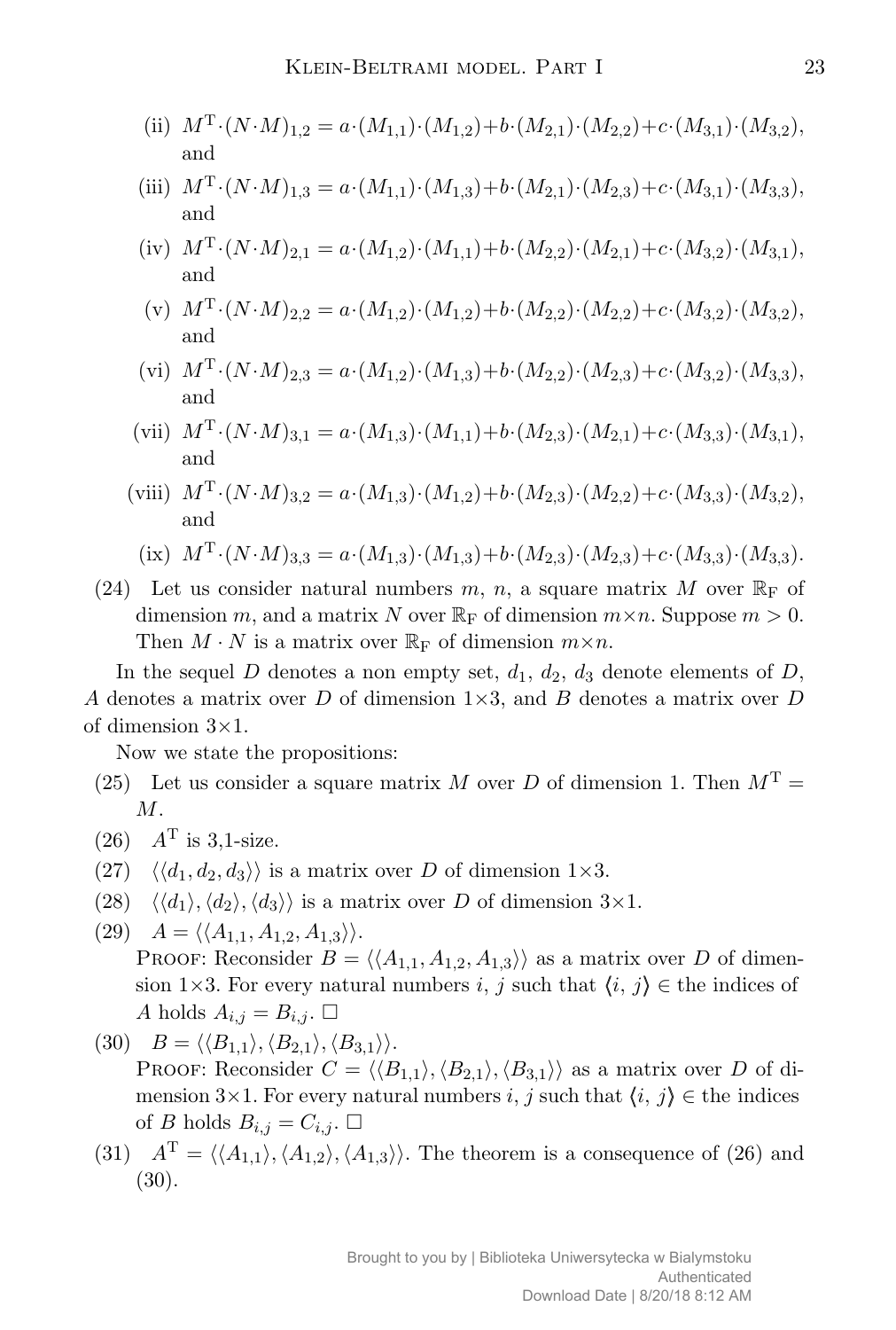- (32) There exists  $d_1$  and there exists  $d_2$  and there exists  $d_3$  such that  $A = \langle d_1, d_2 \rangle$  $d_2, d_3$ . The theorem is a consequence of (29).
- (33) Let us consider a finite sequence p of elements of  $\mathbb{R}^1$ . If len  $p = 3$ , then  $\text{ColVec2Mx}(M2F(p)) = p.$  The theorem is a consequence of (30).
- (34) Let us consider a square matrix *M* over  $\mathbb{R}_{\text{F}}$  of dimension 3, a square matrix  $M_1$  over  $\mathbb R$  of dimension 3, an element *v* of  $\mathcal{E}^3_T$ , a finite sequence  $u_1$  of elements of  $\mathbb{R}_F$ , a finite sequence  $u_2$  of elements of  $\mathbb{R}$ , and a finite sequence p of elements of  $\mathbb{R}^1$ . Suppose  $p = M \cdot u_1$  and  $v = M2F(p)$  and len  $u_1 = 3$  and  $u_1 = u_2$  and  $M_1 = M$ . Then  $v = M_1 \cdot u_2$ .
- (35) Let us consider a square matrix  $N$  over  $\mathbb R$  of dimension 3, and a finite sequence  $u_1$  of elements of R. If  $u_1 = 0_{\mathcal{E}_{\mathrm{T}}^3}$ , then  $N \cdot u_1 = 0_{\mathcal{E}_{\mathrm{T}}^3}$ .
- (36) Let us consider a square matrix  $N$  over  $\mathbb R$  of dimension 3, a finite sequence  $u_1$  of elements of  $\mathbb{R}$ , and an element *u* of  $\mathcal{E}_{\mathrm{T}}^3$ . Suppose *N* is invertible and  $u = u_1$  and *u* is not zero. Then  $N \cdot u_1 \neq 0_{\mathcal{E}_{\mathrm{T}}^3}$ . The theorem is a consequence of (35).
- (37) Let us consider an invertible square matrix  $N$  over  $\mathbb{R}_{\mathrm{F}}$  of dimension 3, a square matrix  $N_2$  over  $\mathbb R$  of dimension 3, elements  $P$ ,  $Q$  of the projective space over  $\mathcal{E}_{\rm T}^3$ , non zero elements *u*, *v* of  $\mathcal{E}_{\rm T}^3$ , and finite sequences *v*<sub>1</sub>, *u*<sub>2</sub> of elements of  $\mathbb{R}$ . Suppose  $P =$  the direction of *u* and  $Q =$  the direction of *v* and  $u = u_2$  and  $v = v_1$  and  $N = N_2$  and  $N_2 \cdot u_2 = v_1$ . Then (the homography of  $N(P) = Q$ . The theorem is a consequence of (34).
- (38) Let us consider an invertible square matrix N over  $\mathbb{R}_{\text{F}}$  of dimension 3, a square matrix  $N_2$  over  $\mathbb R$  of dimension 3, elements  $P$ ,  $Q$  of the projective space over  $\mathcal{E}_{\rm T}^3$ , non zero elements *u*, *v* of  $\mathcal{E}_{\rm T}^3$ , finite sequences *v*<sub>1</sub>, *u*<sub>2</sub> of elements of  $\mathbb{R}$ , and a non zero real number *a*. Suppose  $P =$  the direction of *u* and  $Q$  = the direction of *v* and  $u = u_2$  and  $v = v_1$  and  $N = N_2$  and  $N_2 \cdot u_2 = a \cdot v_1$ . Then (the homography of  $N(P) = Q$ . The theorem is a consequence of (34) and (36).

Let us consider a finite sequence *p* of elements of R and a square matrix *M* over  $\mathbb R$  of dimension 3. Now we state the propositions:

- (39) If len  $p = 3$ , then  $|(a \cdot p, M \cdot (b \cdot p))| = a \cdot b \cdot |(p, M \cdot p)|$ .
- (40) If len  $p = 3$ , then SumAll QuadraticForm $(a \cdot p, M, b \cdot p)$  $a \cdot b \cdot (\text{SumAll QuadraticForm}(p, M, p))$ . The theorem is a consequence of (39).
- (41) Let us consider real numbers  $a, b$ . Then  $[a, b, 1]$  is not zero.
- (42) Let us consider an element *P* of  $\mathcal{E}_{\rm T}^2$ , an element *Q* of  $\mathcal{E}_{\rm T}^2$ , and a real number *r*. Then  $P \in \text{Sphere}(Q, r)$  if and only if  $P \in \text{circle}(Q(1), Q(2), r)$ .

In the sequel *u*, *v* denote non zero elements of  $\mathcal{E}_{\mathrm{T}}^3$ .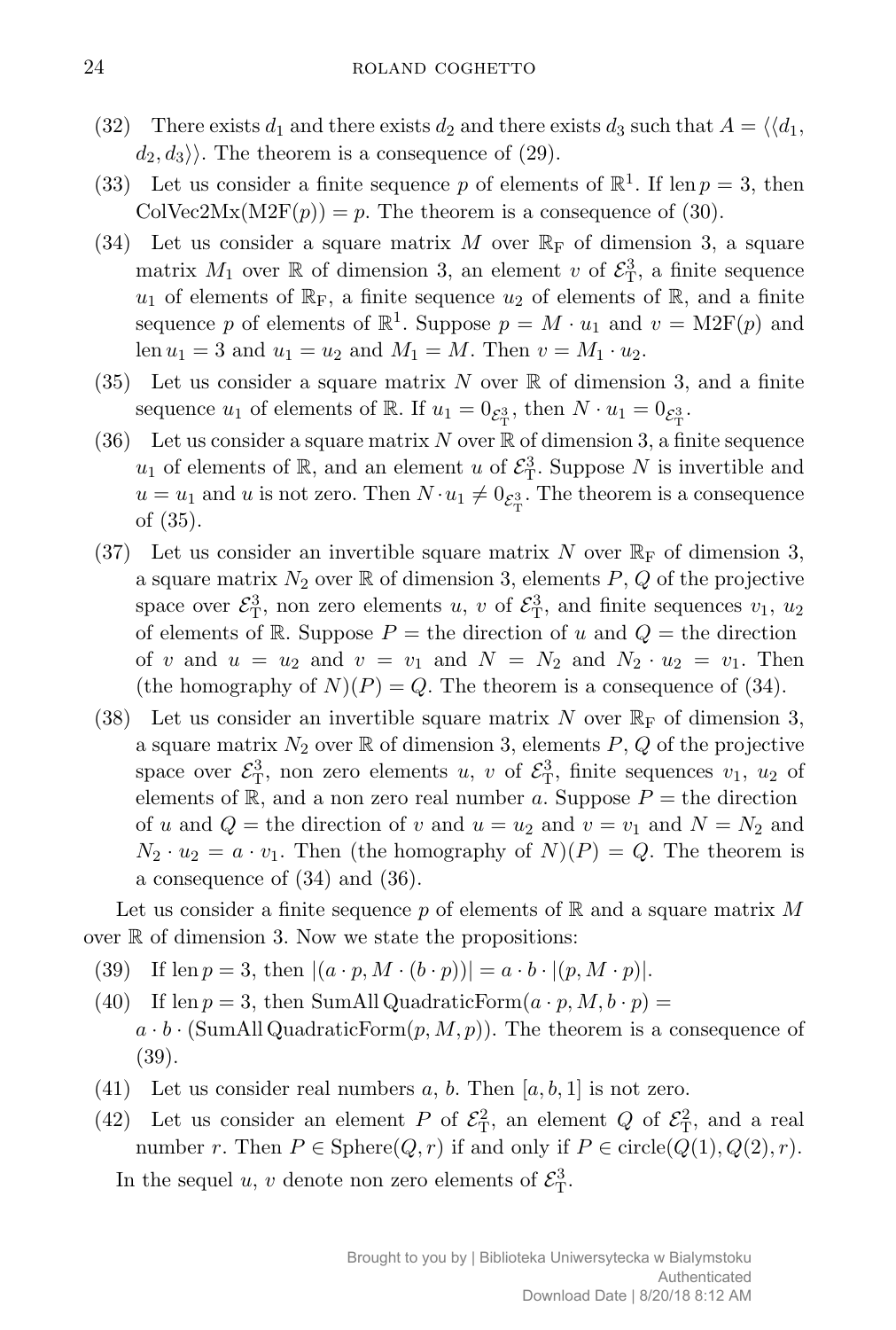(43) If the direction of  $u =$  the direction of  $v$  and  $u(3) = v(3)$  and  $v(3) \neq 0$ , then  $u = v$ .

The functor Dir101 yielding a point of the projective space over  $\mathcal{E}_{\mathrm{T}}^3$  is defined by the term

(Def. 1) the direction of [1*,* 0*,* 1].

The functor Dirm101 yielding a point of the projective space over  $\mathcal{E}_{\rm T}^3$  is defined by the term

(Def. 2) the direction of [*−*1*,* 0*,* 1].

The functor Dir011 yielding a point of the projective space over  $\mathcal{E}_{\mathrm{T}}^3$  is defined by the term

 $(Def. 3)$  the direction of  $[0, 1, 1]$ .

Now we state the propositions:

- (44) (i) Dir101, Dirm101 and Dir011 are not collinear, and
	- (ii) Dir101, Dirm101 and Dir010 are not collinear, and
	- (iii) Dir101, Dir011 and Dir010 are not collinear, and
	- (iv) Dirm101, Dir011 and Dir010 are not collinear.

PROOF: Dir101, Dirm101 and Dir011 are not collinear. Dir101, Dirm101 and Dir010 are not collinear. Dir101, Dir011 and Dir010 are not collinear. Dirm101, Dir011 and Dir010 are not collinear.  $\Box$ 

- (45) symmetric3(1, 1, 1, 0, 0, 0) =  $I_{\mathbb{R}_{\mathrm{F}}}^{3\times3}$ .
- (46) Let us consider elements  $r$ ,  $a$ ,  $b$ ,  $c$ ,  $d$ ,  $e$ ,  $f$ ,  $g$ ,  $h$ ,  $i$  of  $\mathbb{R}_F$ , and a square matrix *M* over  $\mathbb{R}_F$  of dimension 3. Suppose  $M = \langle \langle a, b, c \rangle, \langle d, e, f \rangle, \langle g, h, \rangle$  $i\rangle$ . Then  $r \cdot M = \langle \langle r \cdot a, r \cdot b, r \cdot c \rangle, \langle r \cdot d, r \cdot e, r \cdot f \rangle, \langle r \cdot g, r \cdot h, r \cdot i \rangle \rangle$ .
- (47) Let us consider a real number *a*, and an element *r* of  $\mathbb{R}_F$ . Suppose  $r =$  $a \cdot a$ . Then (symmetric3( $a, a, -a, 0, 0, 0$ ))  $\cdot$  (symmetric3( $a, a, -a, 0, 0, 0$ )) =  $r \cdot (I_{\mathbb{R}_{\mathrm{F}}}^{3 \times 3})$ . The theorem is a consequence of (46).

Let us consider a non zero real number *a*. Now we state the propositions:

- (48) (symmetric3(*a*, *a*, *−a*, 0, 0, 0))  $\cdot$  (symmetric3( $\frac{1}{a}, \frac{1}{a}$  $\frac{1}{a}$  *,*  $-\frac{1}{a}$  $(\frac{1}{a}, 0, 0, 0)) = I_{\mathbb{R}_{\mathrm{F}}}^{3 \times 3}$ .
- (49) (symmetric3( $\frac{1}{a}$ ,  $\frac{1}{a}$ )  $\frac{1}{a}$  *,*  $-\frac{1}{a}$  $(a, a, a, b, b, b)$  *(symmetric*3 $(a, a, -a, 0, 0, 0) = I_{\mathbb{R}_{F}}^{3 \times 3}$ . The theorem is a consequence of (48).
- (50) (symmetric3(1, 1, -1, 0, 0, 0)) · (symmetric3(1, 1, -1, 0, 0, 0)) =  $I_{\mathbb{R}_F}^{3\times 3}$ . The theorem is a consequence of (48).
- (51) Let us consider a non zero real number a, and a square matrix N over  $\mathbb{R}_{\mathbb{F}}$ of dimension 3. If  $N =$  symmetric3( $a, a, -a, 0, 0, 0$ ), then  $N$  is invertible. The theorem is a consequence of (48) and (49).
- (52) (i) symmetric3(1, 1,  $-1$ , 0, 0, 0) is an invertible square matrix over  $\mathbb{R}_{\text{F}}$ of dimension 3, and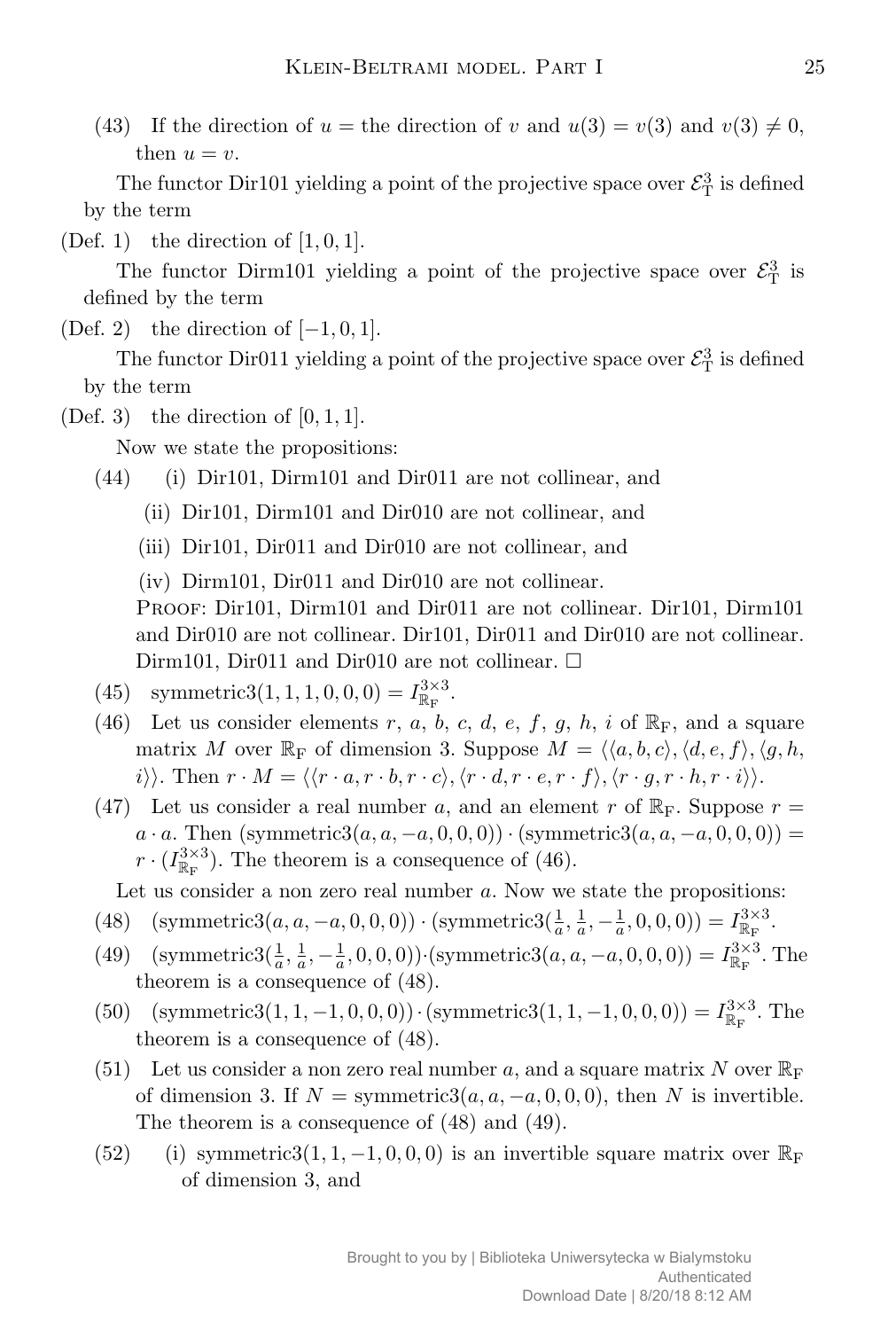(ii)  $(\text{symmetric3}(1, 1, -1, 0, 0, 0)) \leq \text{symmetric3}(1, 1, -1, 0, 0, 0).$ The theorem is a consequence of (50).

- (53) Let us consider an invertible square matrix  $N$  over  $\mathbb{R}_{\text{F}}$  of dimension 3, a square matrix  $N_1$  over  $\mathbb{R}_F$  of dimension 3, and square matrices  $M$ , *N*<sub>2</sub> over ℝ of dimension 3. Suppose  $M =$  symmetric3(1, 1, −1, 0, 0, 0) and  $N_1 = M$  and  $N_2 = (\mathbb{R}_F \to \mathbb{R})N^\sim$ . Then  $N^T \cdot N_1 \cdot N = ((\mathbb{R}_F \to \mathbb{R})((\mathbb{R} \to \mathbb{R}))1)$  $(\mathbb{R}_{\mathrm{F}})N_2^{\mathrm{T}})$   $\vee$   $\cdot$   $M \cdot ((\mathbb{R}_{\mathrm{F}} \to \mathbb{R})((\mathbb{R} \to \mathbb{R}_{\mathrm{F}})N_2)^{\vee}).$ PROOF:  $(\mathbb{R}_{\mathrm{F}} \to \mathbb{R})((\mathbb{R} \to \mathbb{R}_{\mathrm{F}})N_2^{\mathrm{T}})^{\sim} = N^{\mathrm{T}}$  by [\[15,](#page-11-9) (13), (16)].  $\square$
- (54) Let us consider a natural number *n*, an element *a* of  $\mathbb{R}_F$ , a real number *r*, a square matrix *A* over  $\mathbb{R}_{\text{F}}$  of dimension *n*, and a square matrix  $r_1$  over R of dimension *n*. If  $a = r$  and  $A = r_1$ , then  $a \cdot A = r \cdot r_1$ .
- (55) Let us consider a natural number *n*, an element *a* of  $\mathbb{R}_F$ , and square matrices *A*, *B* over  $\mathbb{R}_{\text{F}}$  of dimension *n*. If  $n > 0$ , then  $(a \cdot A) \cdot B = a \cdot (A \cdot B)$ . The theorem is a consequence of (54).
- (56) symmetric3( $a, a, -a, 0, 0, 0$ ) =  $a \cdot$  (symmetric3( $1, 1, -1, 0, 0, 0$ )). The theorem is a consequence of (46).
- (57) If  $M = \text{symmetric3}(a, a, -a, 0, 0, 0)$ , then  $M \cdot M \cdot M =$  $a \cdot a \cdot a \cdot$  (symmetric3(1, 1, -1, 0, 0, 0)). The theorem is a consequence of  $(47)$ ,  $(55)$ , and  $(56)$ .

Let us consider a natural number *n*, a real number *a*, a square matrix *M* over  $\mathbb R$  of dimension *n*, and a finite sequence *x* of elements of  $\mathbb R$ . Now we state the propositions:

- (58) If  $n > 0$  and len  $x = n$ , then  $M \cdot (a \cdot x) = (a \cdot M) \cdot x$ .
- (59) If  $n > 0$  and len  $x = n$ , then  $a \cdot (M \cdot x) = (a \cdot M) \cdot x$ . The theorem is a consequence of (58).
- (60) Let us consider a natural number *n*, and a square matrix N over  $\mathbb R$  of dimension *n*. Suppose *N* is invertible. Then
	- (i) *N*<sup>T</sup> is invertible, and
	- (ii)  $\text{Inv } N^{\text{T}} = (\text{Inv } N)^{\text{T}}$ .
- (61) Let us consider a non zero real number  $r$ , and matrices  $N, O, M$  over  $\mathbb R$  of dimension  $3\times3$ . Suppose *N* is invertible and  $M = r \cdot O$  and  $M = N^{T} \cdot O \cdot N$ . Then  $(\text{Inv } N)^{\text{T}} \cdot O \cdot (\text{Inv } N) = \frac{1}{r} \cdot O$ . The theorem is a consequence of (60).
- (62) Let us consider a real number *r*, square matrices  $M$ ,  $N$  over  $\mathbb{R}_{\text{F}}$  of dimension 3, and square matrices  $M_1$ ,  $N_2$  over  $\mathbb R$  of dimension 3. Suppose  $M_1 = M$  and  $N_2 = N$  and *N* is symmetric and  $M_1 = r \cdot N_2$ . Then *M* is symmetric.

Let us consider a real number  $r$  and square matrices  $O, M$  over  $\mathbb R$  of dimension 3. Now we state the propositions: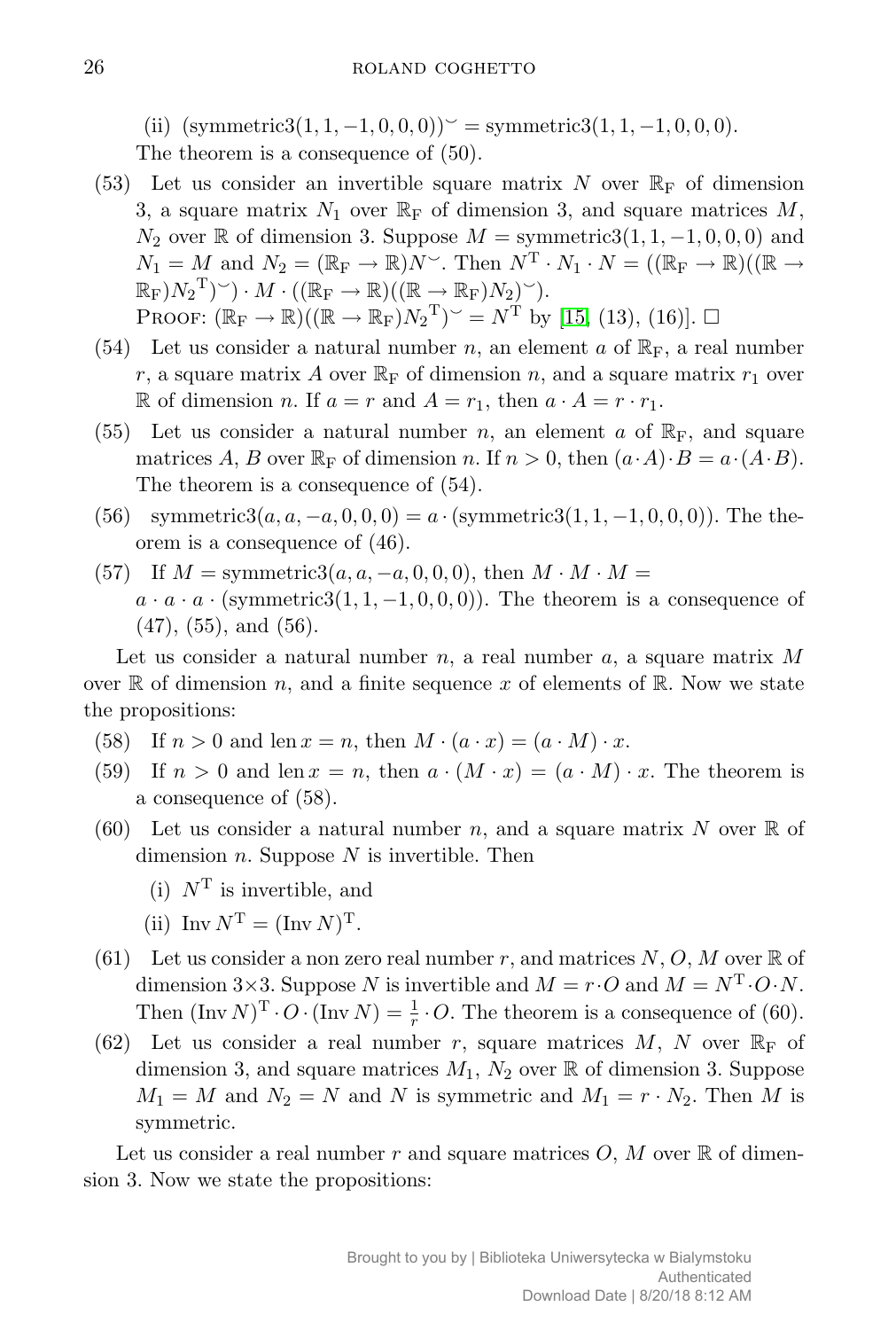- (63) Suppose  $O = \text{symmetric3}(1, 1, -1, 0, 0, 0)$  and  $M = r \cdot O$ . Then
	- (i)  $O \cdot M = r \cdot (1_R \text{ matrix}(3))$ , and
	- (ii)  $M \cdot O = r \cdot (1_R \text{ matrix}(3)).$

The theorem is a consequence of (50).

- (64) If  $O = \text{symmetric3}(1, 1, -1, 0, 0, 0)$  and  $M = r \cdot O$ , then  $(M^T \cdot O)^T \cdot O \cdot$  $(M^{\mathrm{T}} \cdot O) = r^2 \cdot O.$ PROOF: Reconsider  $M_1 = M$  as a square matrix over  $\mathbb{R}_F$  of dimension 3. *M*<sub>1</sub> is symmetric.  $r \cdot (1_{\mathbb{R}} \text{ matrix}(3)) \cdot O \cdot (r \cdot (1_{\mathbb{R}} \text{ matrix}(3))) = r^2 \cdot O. \Box$
- (65) Let us consider square matrices *O*, *N* over  $\mathbb R$  of dimension 3. Then  $(N^T \cdot$  $O(\Gamma \cdot O \cdot (N^{\mathrm{T}} \cdot O) = (O^{\mathrm{T}} \cdot (N \cdot O \cdot N^{\mathrm{T}})) \cdot O.$
- (66) Let us consider square matrices  $N_2$ ,  $M_1$  over  $\mathbb R$  of dimension 3, and finite sequences  $p_1$ ,  $p_2$ ,  $p_3$  of elements of R. Suppose  $p_1 = \langle 1, 0, 0 \rangle$  and  $p_2 = \langle 0,$  $1,0$ *i* and  $p_3 = \langle 0,0,1 \rangle$  and  $N_2 \cdot p_1 = M_1 \cdot p_1$  and  $N_2 \cdot p_2 = M_1 \cdot p_2$  and  $N_2 \cdot p_3 = M_1 \cdot p_3$ . Then  $N_2 = M_1$ .
- (67) Let us consider a non zero real number *a*, and an element *u* of  $\mathcal{E}_{T}^3$ . If  $a \cdot u = 0_{\mathcal{E}_{\mathrm{T}}^3}$ , then *u* is zero.
- (68) Let us consider non zero elements *u*, *v* of  $\mathcal{E}_{T}^3$ , and real numbers *a*, *b*. Suppose  $(a \neq 0 \text{ or } b \neq 0)$  and  $a \cdot u + b \cdot v = 0$ <sub> $\varepsilon_x^3$ </sub>. Then *u* and *v* are proportional.

PROOF: Reconsider  $a_1 = a \cdot u$ ,  $b_1 = b \cdot v$  as an element of  $\mathcal{E}_{\mathrm{T}}^3$ . Consider *c* being a real number such that  $c \neq 0$  and  $a_1 = c \cdot b_1$ .  $a \neq 0$  and  $b \neq 0$  by  $[11, (3), (1)]. \square$  $[11, (3), (1)]. \square$ 

(69) Let us consider an invertible square matrix N over  $\mathbb{R}_{\text{F}}$  of dimension 3, and points  $P$ ,  $Q$ ,  $R$  of the projective space over  $\mathcal{E}_{\mathrm{T}}^3$ . Suppose  $P \neq Q$  and (the homography of  $N(P) = Q$  and (the homography of  $N(Q) = P$  and *P*, *Q* and *R* are collinear. Then (the homography of *N*)((the homography of  $N(R) = R$ .

PROOF: Consider  $u_1, v_1$  being elements of  $\mathcal{E}^3_T$ ,  $u_4$  being a finite sequence of elements of  $\mathbb{R}_F$ ,  $p_1$  being a finite sequence of elements of  $\mathbb{R}^1$  such that  $P =$  the direction of  $u_1$  and  $u_1$  is not zero and  $u_1 = u_4$  and  $p_1 = N \cdot u_4$ and  $v_1 = \text{M2F}(p_1)$  and  $v_1$  is not zero and (the homography of  $N(P)$ ) the direction of  $v_1$ . Consider  $u_2$ ,  $v_2$  being elements of  $\mathcal{E}^3_T$ ,  $u_5$  being a finite sequence of elements of  $\mathbb{R}_F$ ,  $p_2$  being a finite sequence of elements of  $\mathbb{R}^1$ such that  $Q =$  the direction of  $u_2$  and  $u_2$  is not zero and  $u_2 = u_5$  and  $p_2 = N \cdot u_5$  and  $v_2 = \text{M2F}(p_2)$  and  $v_2$  is not zero and (the homography of  $N(Q)$  = the direction of  $v_2$ . Consider  $u_3$  being an element of  $\mathcal{E}^3$  such that  $u_3$  is not zero and  $R =$  the direction of  $u_3$ . Consider  $l_1$  being a real number such that  $l_1 \neq 0$  and  $v_2 = l_1 \cdot u_1$ . Consider  $l_2$  being a real number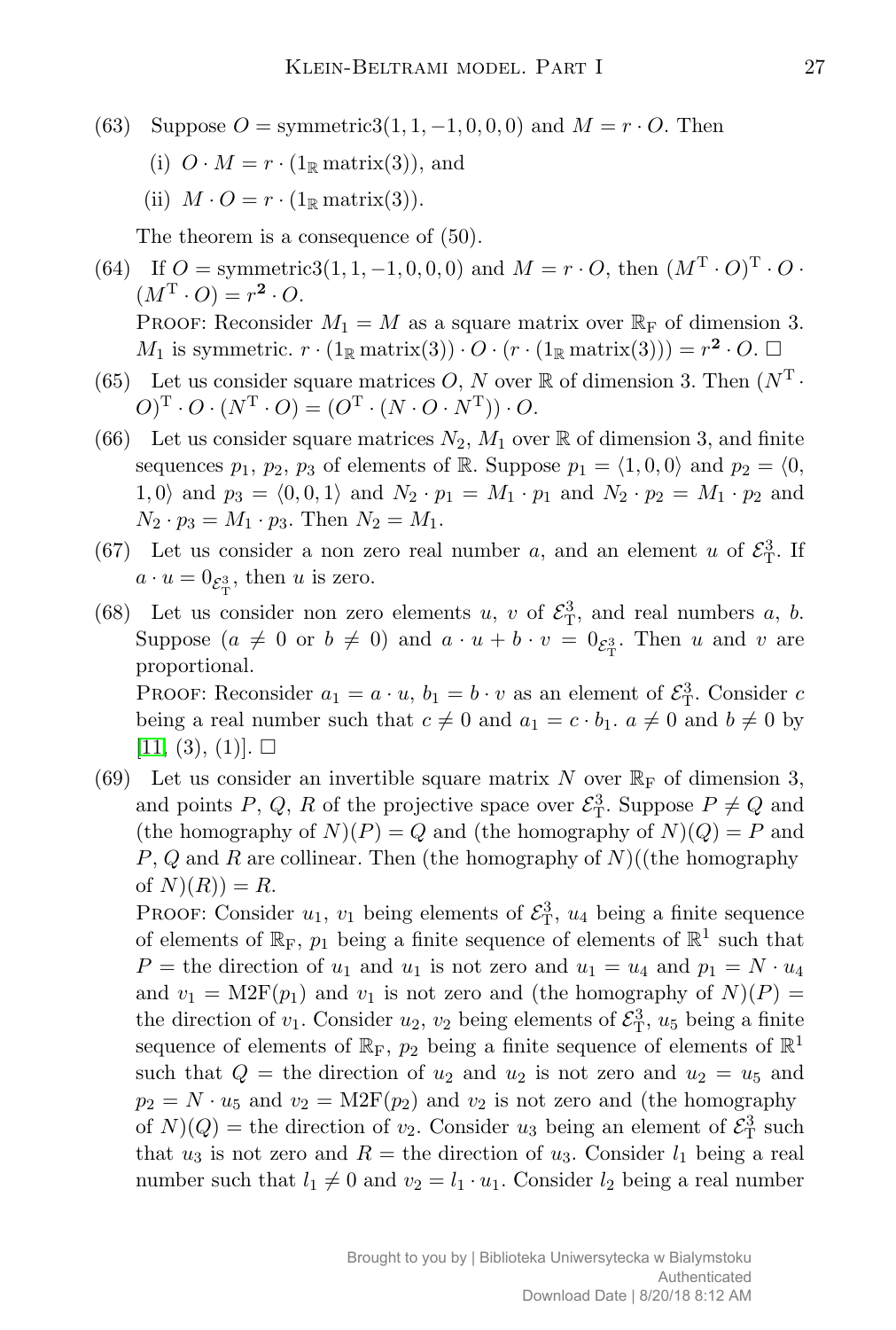such that  $l_2 \neq 0$  and  $v_1 = l_2 \cdot u_2$ .  $\langle |u_1, u_2, u_3| \rangle = 0$ . Consider *a*, *b*, *c* being real numbers such that  $a \cdot u_1 + b \cdot u_2 + c \cdot u_3 = 0$   $\varepsilon_{\rm T}^3$  and  $(a \neq 0 \text{ or } b \neq 0 \text{ or } b$  $c \neq 0$ ).  $c \neq 0$ . (The homography of  $N \cdot N(R) = R \cdot \Box$ 

- (70) Let us consider a natural number *n*, elements *u*, *v* of  $\mathcal{E}_{\mathrm{T}}^n$ , and real numbers a, b. If  $(1-a)\cdot u+a\cdot v=(1-b)\cdot v+b\cdot u$ , then  $(1-(a+b))\cdot u=(1-(a+b))\cdot v$ . PROOF: Reconsider  $r_1 = u$ ,  $r_2 = v$  as an element of  $\mathcal{R}^n$ .  $(1 - a) \cdot r_1 + a \cdot r_2$  $r_2 - a \cdot r_2 = (1 - a) \cdot r_1$ .  $(1 - b) \cdot r_2 - a \cdot r_2 + b \cdot r_1 - b \cdot r_1 = (1 - b) \cdot r_2 - a \cdot r_2$ . П
- (71) The projective space over  $\mathcal{E}_{\rm T}^3$  is proper.

The real projective plane yielding a non empty, proper projective plane defined in terms of collinearity is defined by the term

(Def. 4) the projective space over  $\mathcal{E}_{\mathrm{T}}^3$ .

From now on *P*, *Q*, *R* denote points of Inc-ProjSp(the real projective plane), L denotes a line of Inc-ProjSp(the real projective plane), and  $p, q, r$  denote points of the real projective plane.

Now we state the propositions:

- (72) Let us consider an element *L* of *L*(the real projective plane). Then there exists p and there exists q such that  $p \neq q$  and  $L = \text{Line}(p, q)$ .
- (73) There exists *p* and there exists *q* such that  $p \neq q$  and  $L = \text{Line}(p, q)$ .
- (74) If  $R = r$  and  $L = \text{Line}(p, q)$ , then R lies on L iff p, q and r are collinear.
- (75) Inc-ProjSp(the real projective plane) is an incidence projective plane. PROOF: Inc-ProjSp(the real projective plane) is 2-dimensional.  $\Box$
- (76) Let us consider lines *L*1, *L*<sup>2</sup> of the real projective plane. Then *L*<sup>1</sup> meets *L*2. The theorem is a consequence of (75).

In the sequel *u*, *v*, *w* denote non zero elements of  $\mathcal{E}_{T}^{3}$ .

- (77) Suppose  $p =$  the direction of *u* and  $q =$  the direction of *v* and  $R =$ the direction of *w* and  $L = \text{Line}(p, q)$ . Then *R* lies on *L* if and only if  $\langle |u, v, w| \rangle = 0$ . The theorem is a consequence of (74).
- (78) Let us consider elements *p*, *q* of the projective space over  $\mathcal{E}_{\mathrm{T}}^3$ . Suppose  $p \neq q$  and  $p =$  the direction of *u* and  $q =$  the direction of *v*. Then  $u \times v$  is not zero.

Let p, q be points of the real projective plane. Assume  $p \neq q$ . The functor  $L2P(p,q)$  yielding a point of the real projective plane is defined by

(Def. 5) there exist non zero elements *u*, *v* of  $\mathcal{E}_{\Gamma}^3$  such that  $p =$  the direction of *u* and  $q =$  the direction of *v* and  $it =$  the direction of  $u \times v$ .

Now we state the propositions:

(79) Let us consider points p, q of the real projective plane. Suppose  $p \neq q$ . Then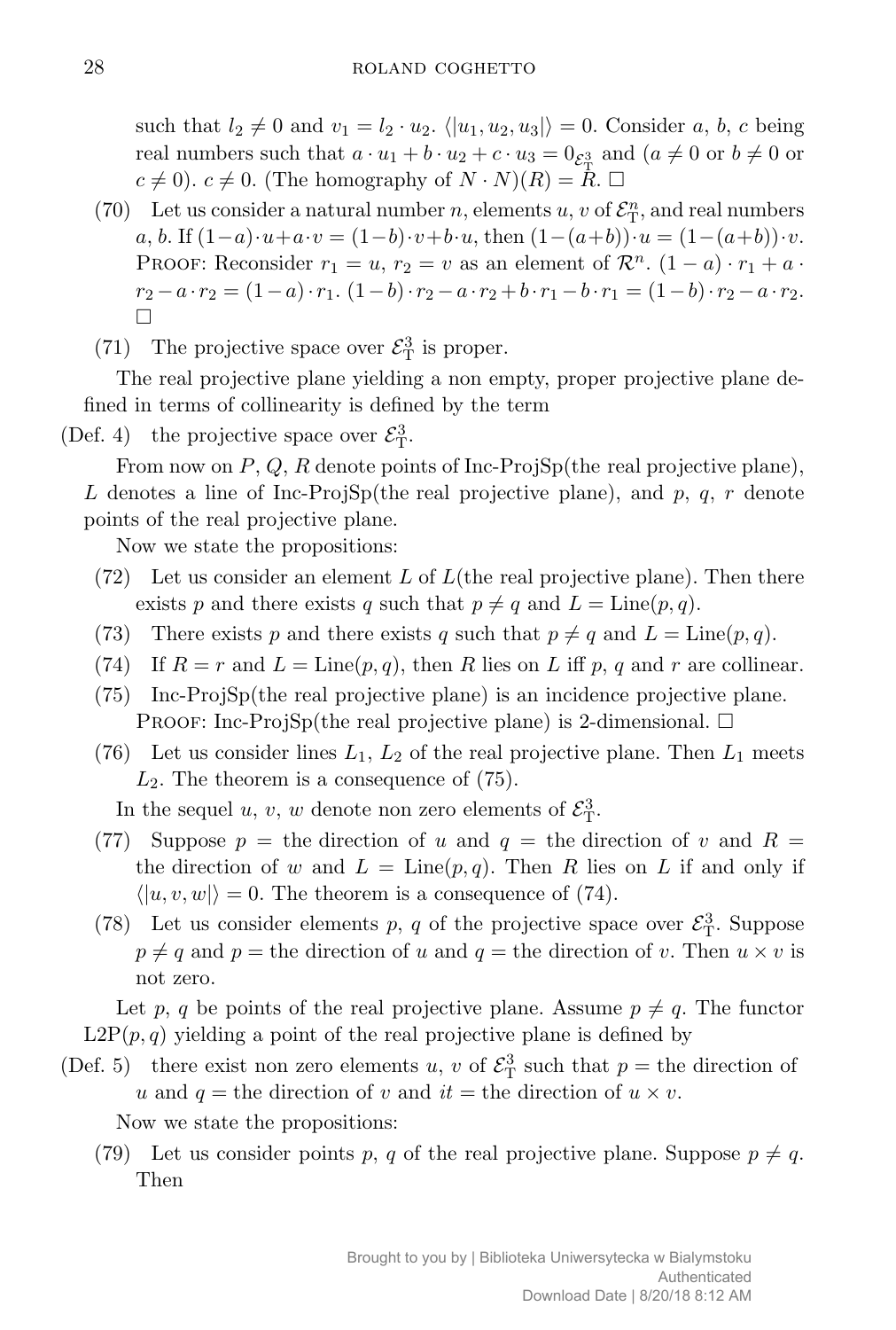- (i)  $L2P(q, p) = L2P(p, q)$ , and
- (ii)  $p \neq \text{L2P}(p,q)$ .

PROOF: Consider  $u_1$ ,  $v_1$  being non zero elements of  $\mathcal{E}^3$  such that  $p =$ the direction of  $u_1$  and  $q =$  the direction of  $v_1$  and  $L2P(p, q) =$  the direction of  $u_1 \times v_1$ . Consider  $u_2$ ,  $v_2$  being non zero elements of  $\mathcal{E}^3$  such that  $q =$  the direction of  $u_2$  and  $p =$  the direction of  $v_2$  and  $L2P(q, p) =$ the direction of  $u_2 \times v_2$ . Consider *a* being a real number such that  $a \neq 0$ and  $u_1 = a \cdot v_2$ . Consider *b* being a real number such that  $b \neq 0$  and  $v_1 = b \cdot u_2$ .  $a \cdot v_2 \times b \cdot u_2 = (-a \cdot b) \cdot (u_2 \times v_2)$ .  $u_1 \times v_1$  is not zero.  $u_2 \times v_2$ is not zero.  $p \neq \text{L2P}(p,q)$ .  $\Box$ 

(80) Let us consider an invertible square matrix *N* over  $\mathbb{R}_{\text{F}}$  of dimension 3. Then dom(the homography of  $N$ ) = the projective points over  $\mathcal{E}_{T}^3$ .

### 2. Absolute

Let  $a, b, c, d, e, f$  be real numbers. The interior of the conic for  $a, b, c, d, e$ and *f* yielding a subset of the projective space over  $\mathcal{E}_{\mathrm{T}}^3$  is defined by the term

(Def. 6)  $\{P, \text{ where } P \text{ is a point of the projective space over } \mathcal{E}_{\mathrm{T}}^3 : \text{ for every ele-}$ ment *u* of  $\mathcal{E}_{\rm T}^3$  such that *u* is not zero and  $P =$  the direction of *u* holds qfconic( $a, b, c, d, e, f, u$ ) is negative}.

Now we state the proposition:

(81) Let us consider real numbers  $a, b, c, d, e, f$ , and non zero elements  $u_1, u_2$ of  $\mathcal{E}_{\mathrm{T}}^3$ . Suppose the direction of  $u_1 =$  the direction of  $u_2$  and  $\text{qfconic}(a, b, c, d, d)$  $e, f, u_1$ ) is negative. Then  $q$ fconic $(a, b, c, d, e, f, u_2)$  is negative.

The absolute yielding a non empty subset of the projective space over  $\mathcal{E}_{\mathrm{T}}^3$  is defined by the term

(Def. 7) conic(1*,* 1*, −*1*,* 0*,* 0*,* 0).

Now we state the proposition:

(82) Let us consider a square matrix  $O$  over  $\mathbb R$  of dimension 3, an element  $P$  of the projective space over  $\mathcal{E}_{\textrm{T}}^3$ , and a finite sequence  $p$  of elements of  $\mathbb R$ . Suppose  $O =$  symmetric3(1, 1, -1, 0, 0, 0) and  $P =$  the direction of *u* and  $u =$ *p*. Then  $P \in$  the absolute if and only if SumAll QuadraticForm $(p, O, p)$  = 0. The theorem is a consequence of (40).

Let us consider an element *P* of the absolute. Now we state the propositions:

(83) If  $P =$  the direction of *u*, then  $u(3) \neq 0$ . PROOF: Consider *Q* being a point of the projective space over  $\mathcal{E}_{\rm T}^3$  such that  $P = Q$  and for every element *u* of  $\mathcal{E}_{\Gamma}^3$  such that *u* is not zero and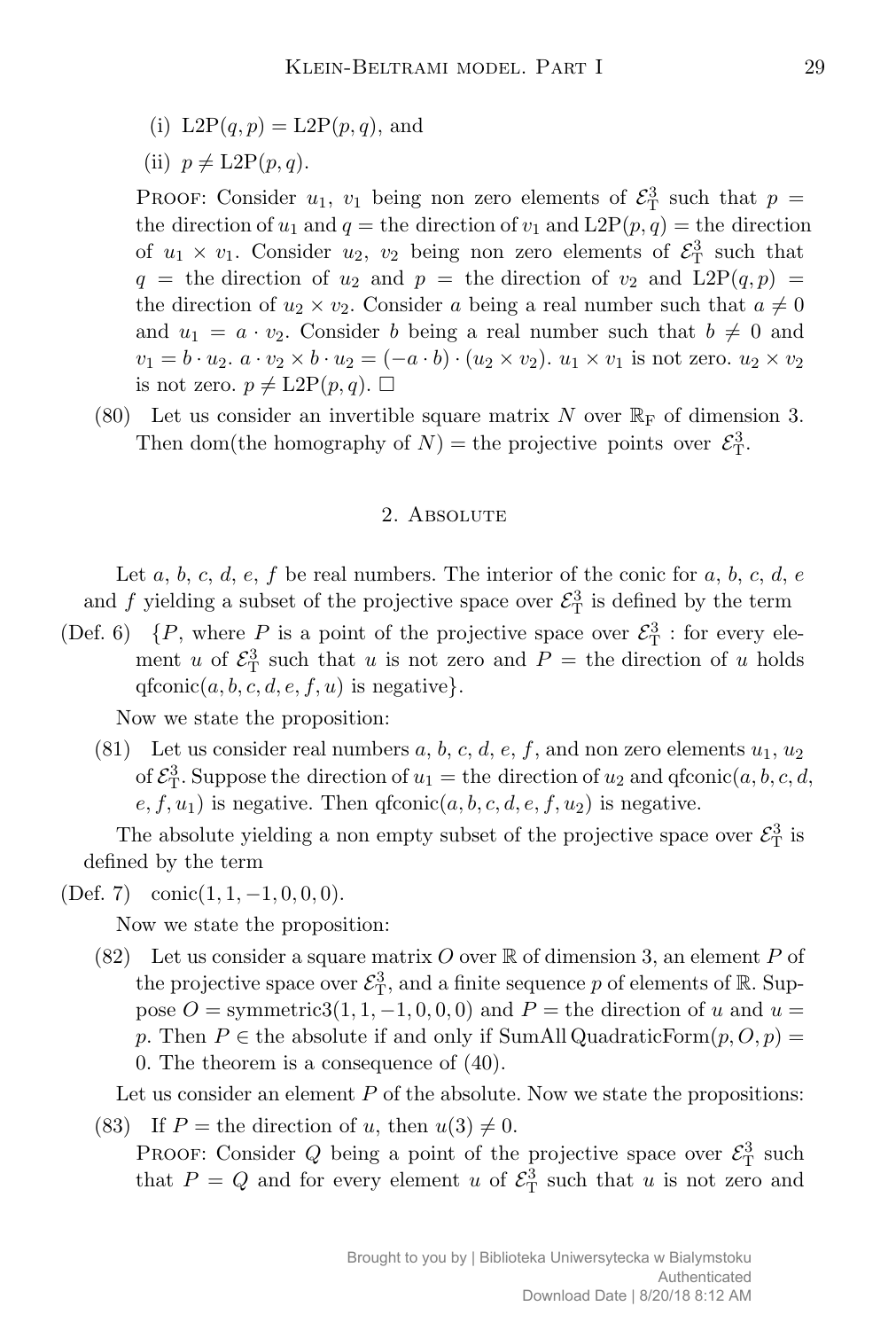$Q =$  the direction of *u* holds qfconic(1*,* 1*,* -1*,* 0*,* 0*,* 0*, u*) = 0. *u*(3)  $\neq$  0 by  $[8, (3), (4)]. \square$  $[8, (3), (4)]. \square$ 

- (84) If  $P =$  the direction of *u* and  $u(3) = 1$ , then  $[u(1), u(2)] \in \text{circle}(0, 0, 1)$ . The theorem is a consequence of (13).
- (85) Let us consider a point *P* of the projective space over  $\mathcal{E}_{\rm T}^3$ . Suppose *P* = the direction of *u* and  $u(3) = 1$  and  $[u(1), u(2)] \in \text{circle}(0, 0, 1)$ . Then *P* is an element of the absolute.
- (86) Let us consider a point *P* of the projective space over  $\mathcal{E}_{\rm T}^3$ , and a non zero element *u* of  $\mathcal{E}_{\mathrm{T}}^3$ . Suppose  $P =$  the direction of *u* and  $u(3) = 1$ . Then  $[u(1), u(2)] \in \text{circle}(0, 0, 1)$  if and only if *P* is an element of the absolute.

Let P be an element of the absolute. The absolute to unit circle of P yielding an element of  $circle(0,0,1)$  is defined by

(Def. 8) there exists a non zero element *u* of  $\mathcal{E}_{\rm T}^3$  such that  $P =$  the direction of *u* and  $u(3) = 1$  and  $it = [u(1), u(2)].$ 

Now we state the proposition:

(87) The carrier of TopUnitCircle  $2 = \text{circle}(0, 0, 1)$ . PROOF: The carrier of TopUnitCircle  $2 \subseteq \text{circle}(0, 0, 1)$ . circle $(0, 0, 1) \subseteq$ the carrier of TopUnitCircle 2 by [\[9,](#page-11-12) (52)], [\[10,](#page-11-13) (9)].  $\Box$ 

Let *u* be a non zero element of  $\mathcal{E}_{\rm T}^2$ . Assume  $u \in \text{circle}(0, 0, 1)$ . The unit circle to absolute of *u* yielding an element of the absolute is defined by the term

(Def. 9) the direction of  $[u(1), u(2), 1]$ .

Now we state the proposition:

(88) Let us consider an element *u* of  $\mathcal{E}_{\rm T}^3$ . Suppose qfconic $(1, 1, -1, 0, 0, 0, u)$  = 0 and  $u(3) = 1$ . Then  $[u(1), u(2)] \in \text{Sphere}(\mathbb{0}_{\mathcal{E}_{\text{T}}^2}, 1)$ . The theorem is a consequence of (13).

Let us consider an element *P* of the absolute. Now we state the propositions:

- (89) There exists *u* such that
	- (i)  $u(1)^2 + u(2)^2 = 1$ , and
	- (ii)  $u(3) = 1$ , and
	- (iii)  $P =$  the direction of *u*.

The theorem is a consequence of (83), (84), and (14).

(90) There exists an element *Q* of the absolute such that  $P \neq Q$ .

PROOF: Consider *Q* being a point of the projective space over  $\mathcal{E}_{\rm T}^3$  such that  $P = Q$  and for every element *u* of  $\mathcal{E}_{\rm T}^3$  such that *u* is not zero and  $Q =$ the direction of *u* holds  $q$ fconic $(1, 1, -1, 0, 0, 0, u) = 0$ . Consider *u* being an element of  $\mathcal{E}_{\mathrm{T}}^3$  such that *u* is not zero and the direction of  $u = P$ .  $u(3) \neq 0$ 0.  $[u(1), u(2), -u(3)]$  is not zero. Reconsider  $v = [u(1), u(2), -u(3)]$  as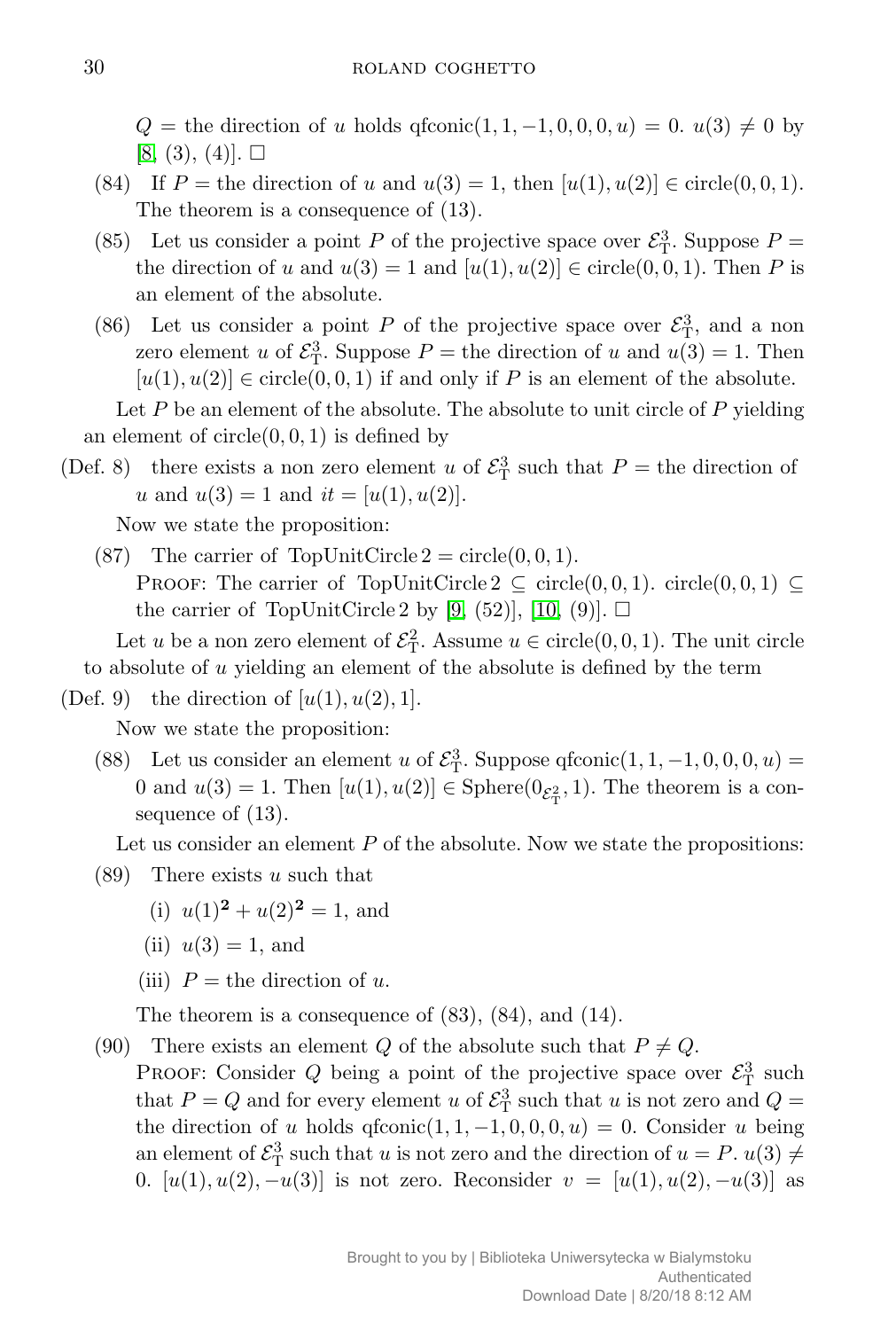a non zero element of  $\mathcal{E}_{\mathrm{T}}^3$ . Reconsider  $R =$  the direction of *v* as an element of the projective space over  $\mathcal{E}_{\mathrm{T}}^3$ .  $R \neq P$ . For every element *w* of  $\mathcal{E}_{\mathrm{T}}^3$  such that *w* is not zero and  $R =$  the direction of *w* holds  $q$ fconic $(1, 1, -1, 0, 0, 0, w) =$  $0.$   $\Box$ 

- (91) Let us consider real numbers *a*, *b*. Suppose  $a^2 + b^2 = 1$ . Then  $[-b, a, 0]$ is not zero.
- (92) Let us consider elements *P*, *Q*, *R* of the absolute. If *P*, *Q*, *R* are mutually different, then *P*, *Q* and *R* are not collinear. PROOF: Consider  $u_{12}$  being an element of  $\mathcal{E}^3_\text{T}$  such that  $u_{12}$  is not zero and  $P =$  the direction of  $u_{12}$ . Consider  $u_{16}$  being an element of  $\mathcal{E}_{\rm T}^3$  such that  $u_{16}$  is not zero and  $Q =$  the direction of  $u_{16}$ . Consider  $u_{20}$  being an element of  $\mathcal{E}_{\rm T}^3$  such that  $u_{20}$  is not zero and  $R =$  the direction of  $u_{20}$ . Reconsider  $u_{13} = (u_{12})_1, u_{14} = (u_{12})_2, u_{15} = (u_{12})_3, u_{17} = (u_{16})_1, u_{18} = (u_{16})_2,$  $u_{19} = (u_{16})_3$ ,  $u_{21} = (u_{20})_1$ ,  $u_{22} = (u_{20})_2$ ,  $u_{23} = (u_{20})_3$  as a real number.  $u_{12}(3) \neq 0$  and  $u_{16}(3) \neq 0$  and  $u_{20}(3) \neq 0$ . Reconsider  $v_5 = \frac{u_{13}}{u_{15}}$  $\frac{u_{13}}{u_{15}}, v_6 = \frac{u_{14}}{u_{15}}$  $\frac{u_{14}}{u_{15}},$  $v_8 = \frac{u_{17}}{u_{19}}$  $\frac{u_{17}}{u_{19}}, v_9 = \frac{u_{18}}{u_{19}}$  $\frac{u_{18}}{u_{19}}, v_{11} = \frac{u_{21}}{u_{23}}$  $\frac{u_{21}}{u_{23}}, v_{12} = \frac{u_{22}}{u_{23}}$  $\frac{u_{22}}{u_{23}}$  as a real number. Reconsider  $v_4 =$  $[v_5, v_6, 1], v_7 = [v_8, v_9, 1], v_{10} = [v_{11}, v_{12}, 1]$  as a non zero element of  $\mathcal{E}_{T}^3$ .  $P =$  the direction of  $v_4$  and  $Q =$  the direction of  $v_7$  and  $R =$  the direction of  $v_{10}$ . Consider  $t_1, t_2, t_3$  being elements of  $\mathcal{E}_{\rm T}^3$  such that  $P =$  the direction of  $t_1$  and  $Q$  = the direction of  $t_2$  and  $R$  = the direction of  $t_3$  and  $t_1$  is not zero and  $t_2$  is not zero and  $t_3$  is not zero and there exist real numbers  $a_1$ ,  $b_1, c_1$  such that  $a_1 \cdot t_1 + b_1 \cdot t_2 + c_1 \cdot t_3 = 0$ , and  $(a_1 \neq 0 \text{ or } b_1 \neq 0 \text{ or } c_1 \neq 0)$ . Consider *a*<sub>1</sub>, *b*<sub>1</sub>, *c*<sub>1</sub> being real numbers such that  $a_1 \cdot t_1 + b_1 \cdot t_2 + c_1 \cdot t_3 = 0$ and  $a_1 \neq 0$  or  $b_1 \neq 0$  or  $c_1 \neq 0$ . Consider  $l_1$  being a real number such that  $l_1 \neq 0$  and  $t_1 = l_1 \cdot v_4$ . Consider  $l_2$  being a real number such that  $l_2 \neq 0$ and  $t_2 = l_2 \cdot v_7$ . Consider  $l_3$  being a real number such that  $l_3 \neq 0$  and  $t_3 = l_3 \cdot v_{10}$ . Reconsider  $A = [(v_4)_1, (v_4)_2]$ ,  $B = [(v_7)_1, (v_7)_2]$ ,  $C = [(v_{10})_1,$  $(v_{10})_2$  as an element of  $\mathcal{E}_T^2$ .  $A \neq B$ .  $A \neq C$ .  $B \neq C$ .  $A \in \text{Sphere}(0_{\mathcal{E}_T^2}, 1)$ .  $\text{qfconic}(1, 1, -1, 0, 0, 0, v_7) = 0.$   $B \in \text{Sphere}(0_{\mathcal{E}_{\text{T}}^2}, 1)$ .  $C \in \text{Sphere}(0_{\mathcal{E}_{\text{T}}^2}, 1)$ .  $\square$
- (93) Let us consider a non zero real number *r*, and invertible square matrices  $O, N, M$  over  $\mathbb{R}_F$  of dimension 3. Suppose  $O =$  symmetric 3(1, 1, -1, 0, 0, 0) and  $M =$  symmetric3( $r, r, -r, 0, 0, 0$ ) and  $M = N^{\mathrm{T}} \cdot O \cdot N$  and (the homography of  $M$ )<sup>°</sup>(the absolute) = the absolute. Then (the homography of  $N$ <sup>o</sup>(the absolute) = the absolute. PROOF: (The homography of  $N$ <sup>o</sup>(the absolute)  $\subseteq$  the absolute. The absolute  $\subseteq$  (the homography of *N*)<sup> $\circ$ </sup>(the absolute) by [\[12,](#page-11-14) (50)].  $\square$